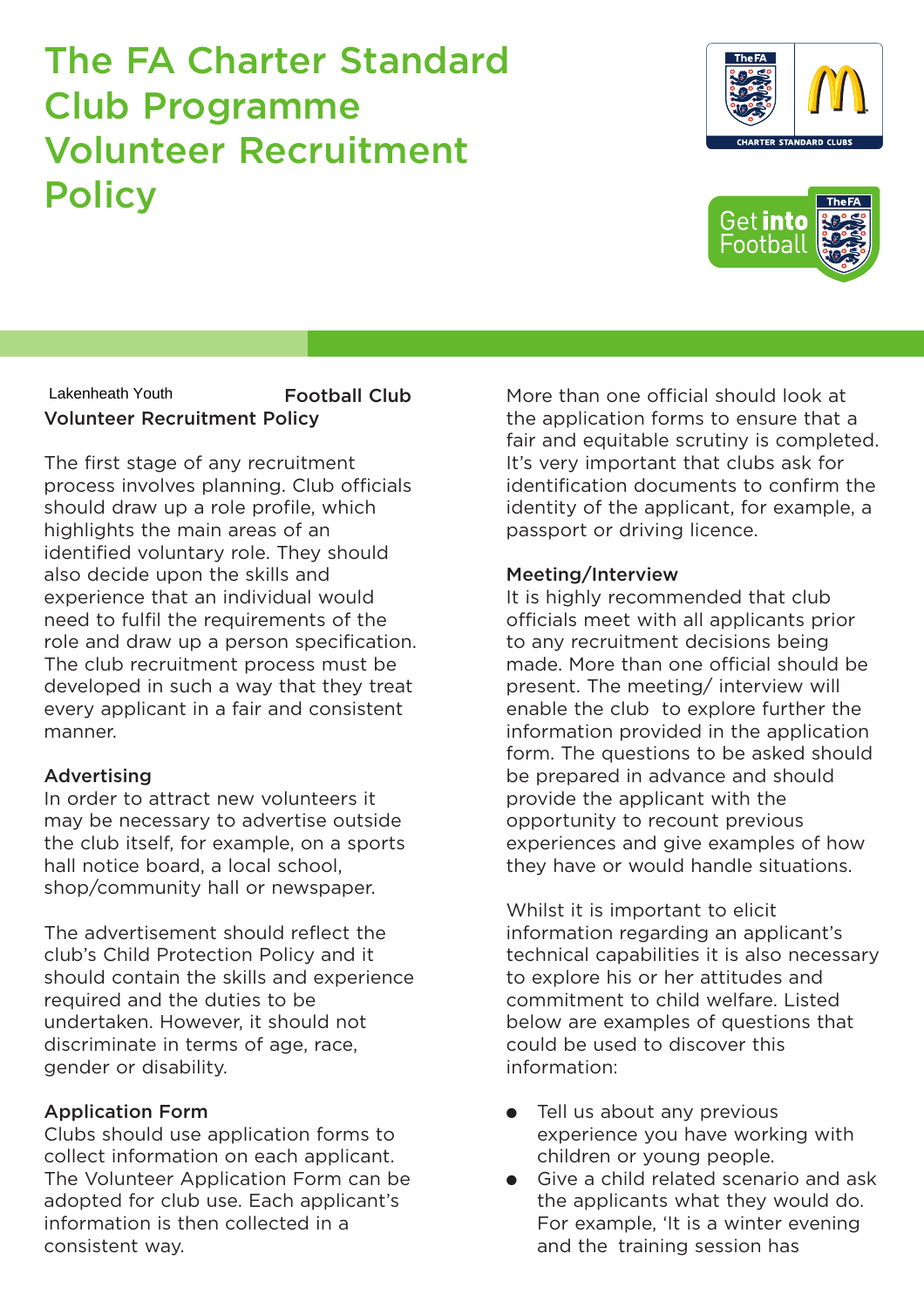# The FA Charter Standard Club Programme Volunteer Recruitment **Policy**

finished. A parent has not arrived to pick up their child. What would you do?' The applicant would be expected to say that they would stay with the child and contact the parents to find out where they were.

● Is there anything we should know that could affect your suitability to work with children or young people?

#### References

At least two references should be requested from individuals who are not related to the applicant. One reference should be associated with the applicant's place of work and if possible one that demonstrates the individual has been involved in sport, particularly children's football previously. References should be followed up prior to any offer of appointment being made. If the references raise any concerns you are dvised to contact The FA Safeguarding Children department for advice and guidance (see example of Volunteer Reference Form).

#### Criminal Record Bureau (CRB) **Disclosures**

CRB checks are another tool in the recruitment procedure.

A CRB Enhanced Disclosure tells The FA about a person's recorded offences. It can indicate that a person is not a suitable person to work with children, for example if they have a history of sexual offending. It may also tell The FA that further investigations are required, for example if

the person has a history of drug dealing or racist offending.

Volunteers and others in football should be assured that The FA will take into account the Rehabilitant of Offenders Act and only consider offences which are relevant to the care, supervision and training of children.

The FA is not allowed to tell the club or County FA about the actual offending and so applicants can be assured of confidentiality. The FA will however tell the club and County FA whether or not the person is considered suitable to work with children.

Applications for CRB checks should be dealt with by the club's designated person for Child Protection. If an applicant claims to have an FA CRB Unit Enhanced Disclosure the club should seek advice from The FA CRB Unit or the Goal website on how to proceed.

Further information can be found by visiting www.TheFA.com/Goal

#### Recruitment Decisions

Clubs should consider all the information they receive via the application form, confirmation of identity, the outcome of the take up of references and the FA CRB Unit Enhanced Disclosure. This information should then be considered alongside the outcome of the meeting/interview to make an informed decision as to whether